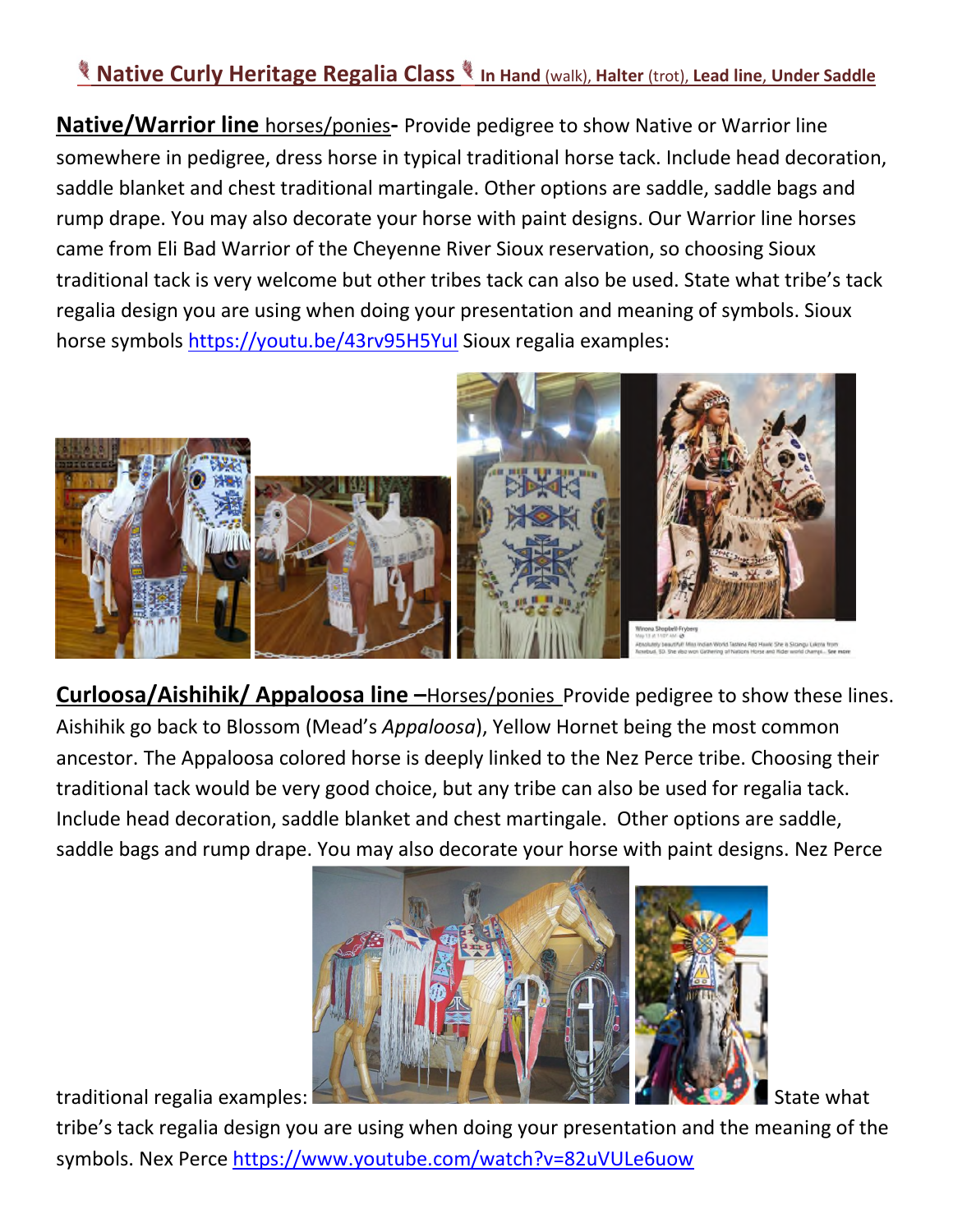**Open Curly type-** Any Curly line horse or pony can be used in the Open Native Heritage class. Any tribe regalia can also be used. Include head decoration, saddle blanket and chest traditional martingale. Other options are saddle, saddle bags and rump drape. You may also decorate your horse with paint designs. Comanche war style tack is welcome like Dr Mitch Wilkinson makes. State what tribe's tack regalia design you are using when doing your presentation and meaning of symbols. https://www.youtube.com/watch?v=Cig5AToWNvA Crow Fair Parade, Example of Crow regalia:



**Making your traditional tack:** Although vintage pieces are made of leather, rawhide and beads or quill work, you may use any materials to create your Native tack- Native fabric, you may glue beads on felt or use paint for designs, ribbon, cardboard for a saddle design to display, etc. can be used. Be creative. Put a Native design blanket over a saddle, etc. Decorate a halter or bridle and reins. You can look up symbols used by certain tribes and what they mean. The goal is to have fun and look authentic in design without costing too much. Enjoy the project and let your Curly experience Native tack to take them back to their roots.



Quilled Sioux Nakota Horse Mask from Alberta, CA.